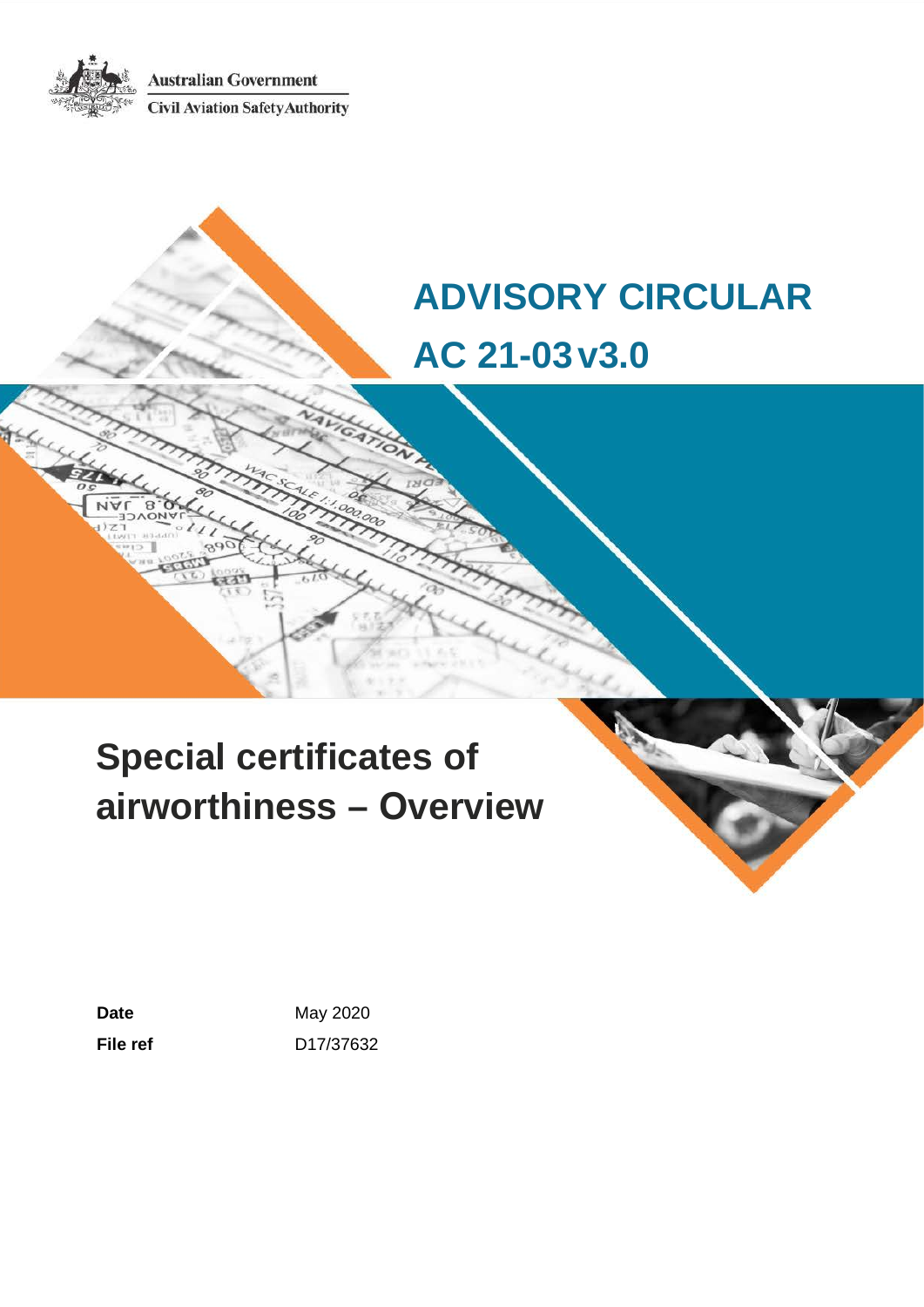Advisory Circulars are intended to provide advice and guidance to illustrate a means, but not necessarily the only means, of complying with the Regulations, or to explain certain regulatory requirements by providing informative, interpretative and explanatory material.

**Advisory Circulars should always be read in conjunction with the relevant regulations.**

# Audience

This advisory circular (AC) applies to:

- aircraft operators
- aircraft owners
- authorised persons
- approved design organisations
- limited category organisations.

## Purpose

This Advisory Circular (AC) provides guidance and information to the public, Civil Aviation Safety Authority (CASA) staff and persons applying for the issue of Special Certificates of Airworthiness (CoAs).

## For further information

For further information, contact CASA's Airworthiness and Engineering Branch (telephone 131 757).

Unless specified otherwise, all subregulations, regulations, divisions, subparts and parts referenced in this AC are references to the *Civil Aviation Safety Regulations 1998 (CASR)*.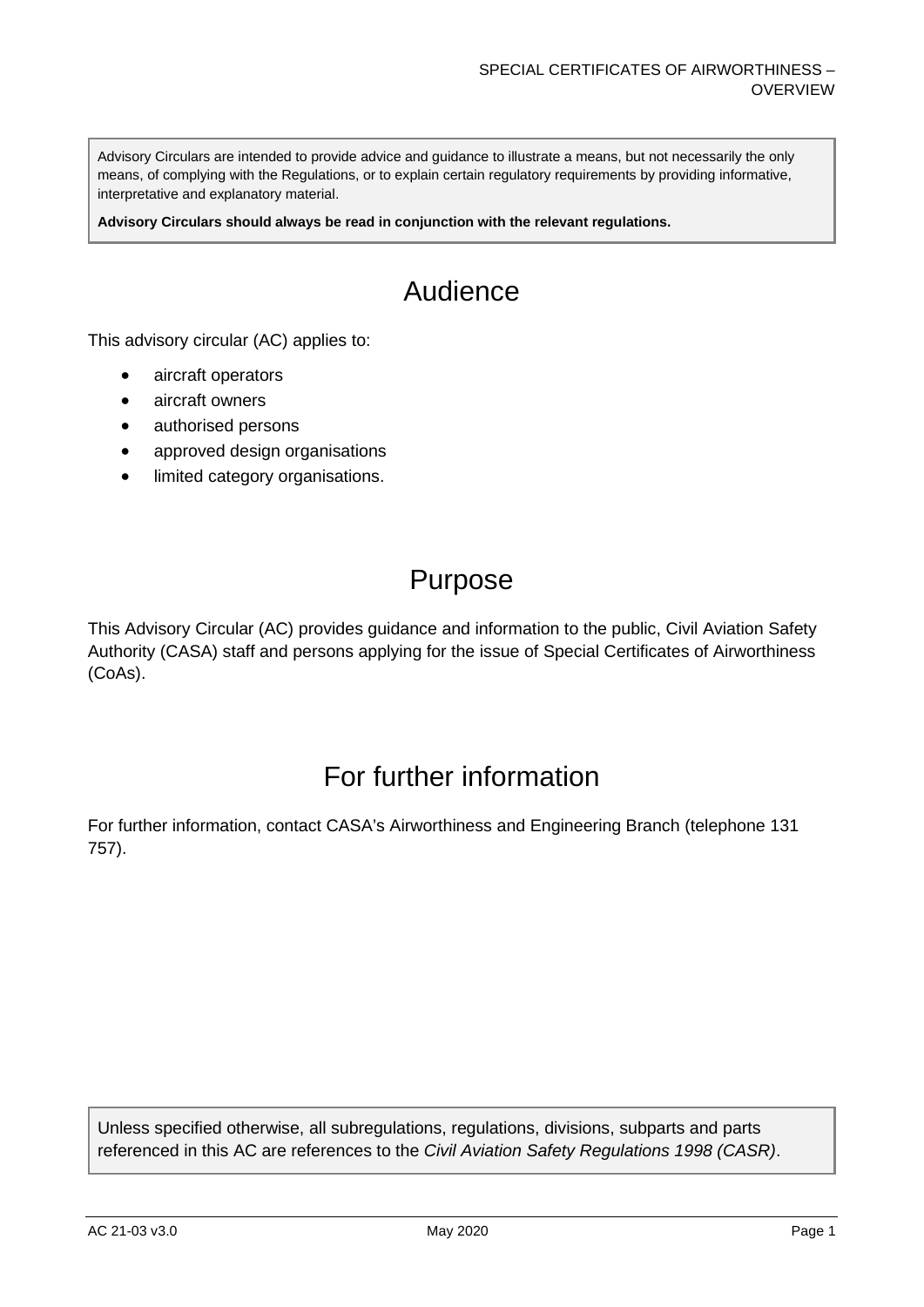# **Status**

#### This version of the AC is approved by the Manager, Airworthiness and Engineering Branch.

**Note:** Changes made in the current version are not annotated. The document should be read in full.

| <b>Version</b> | <b>Date</b>      | <b>Details</b>                                                |
|----------------|------------------|---------------------------------------------------------------|
| v3.0           | May 2020         | Clarification that remote inspection is permitted.            |
|                | November<br>2010 | This is the first amendment of the AC issued on this subject. |
| (0)            | October<br>1998  | First initial AC                                              |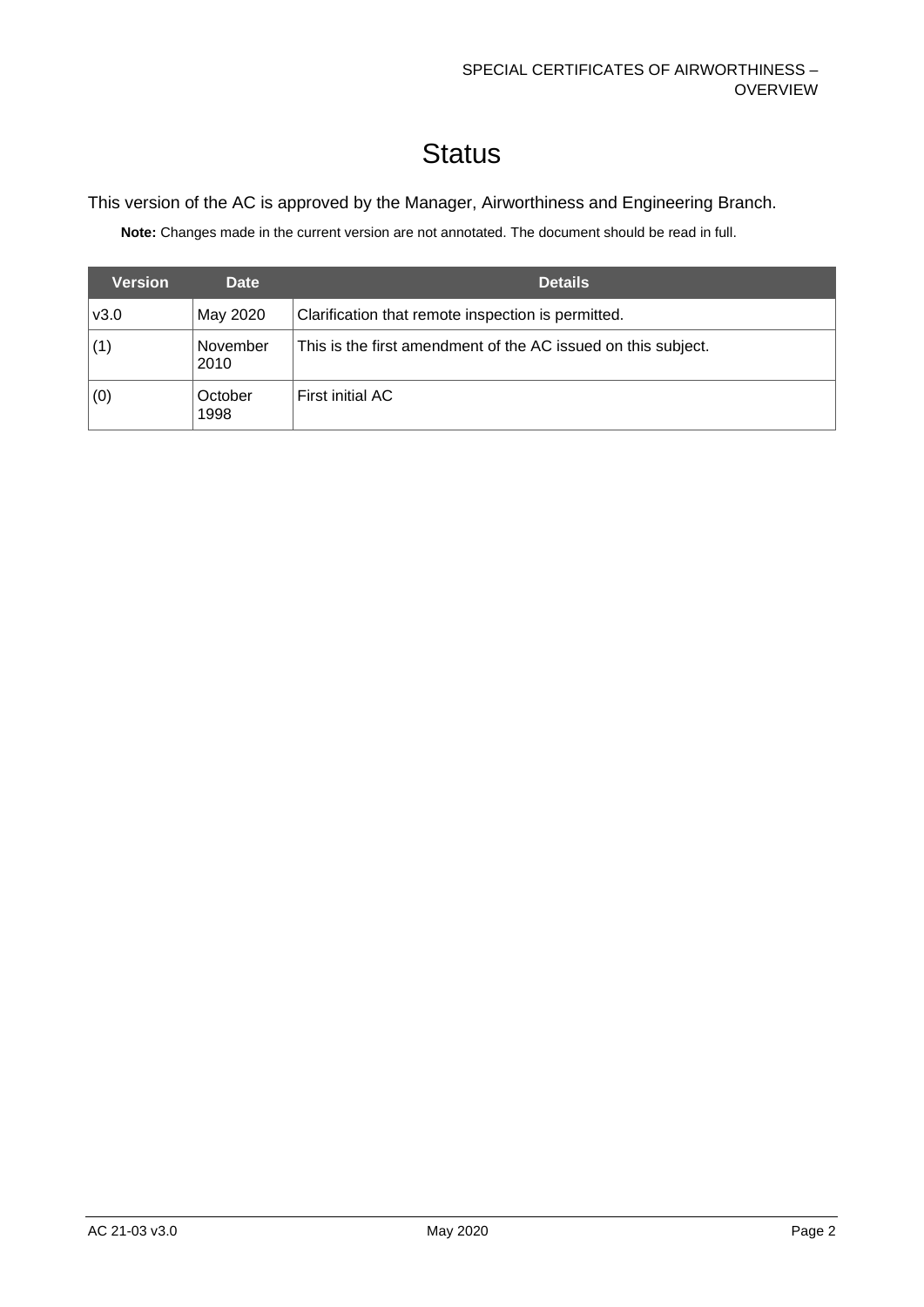# **Contents**

| 1            | Reference material         |                                              | $\overline{\mathbf{4}}$ |
|--------------|----------------------------|----------------------------------------------|-------------------------|
|              | 1.1                        | Acronyms                                     | $\overline{4}$          |
|              | 1.2                        | <b>Definitions</b>                           | $\overline{4}$          |
|              | 1.3                        | References                                   | 5                       |
|              | 1.4                        | Forms                                        | 5                       |
| $\mathbf{2}$ |                            | <b>Background</b>                            | $\overline{7}$          |
| 3            |                            | <b>Special certificates of airworthiness</b> | 8                       |
| 4            | Applying for a special CoA |                                              | 9                       |
|              | 4.1                        | Who may apply                                | 9                       |
| 5            | <b>Associated matters</b>  |                                              | 11                      |
|              | 5.1                        | Noise certification                          | 11                      |
| 6            |                            | <b>Further Information</b>                   | 12                      |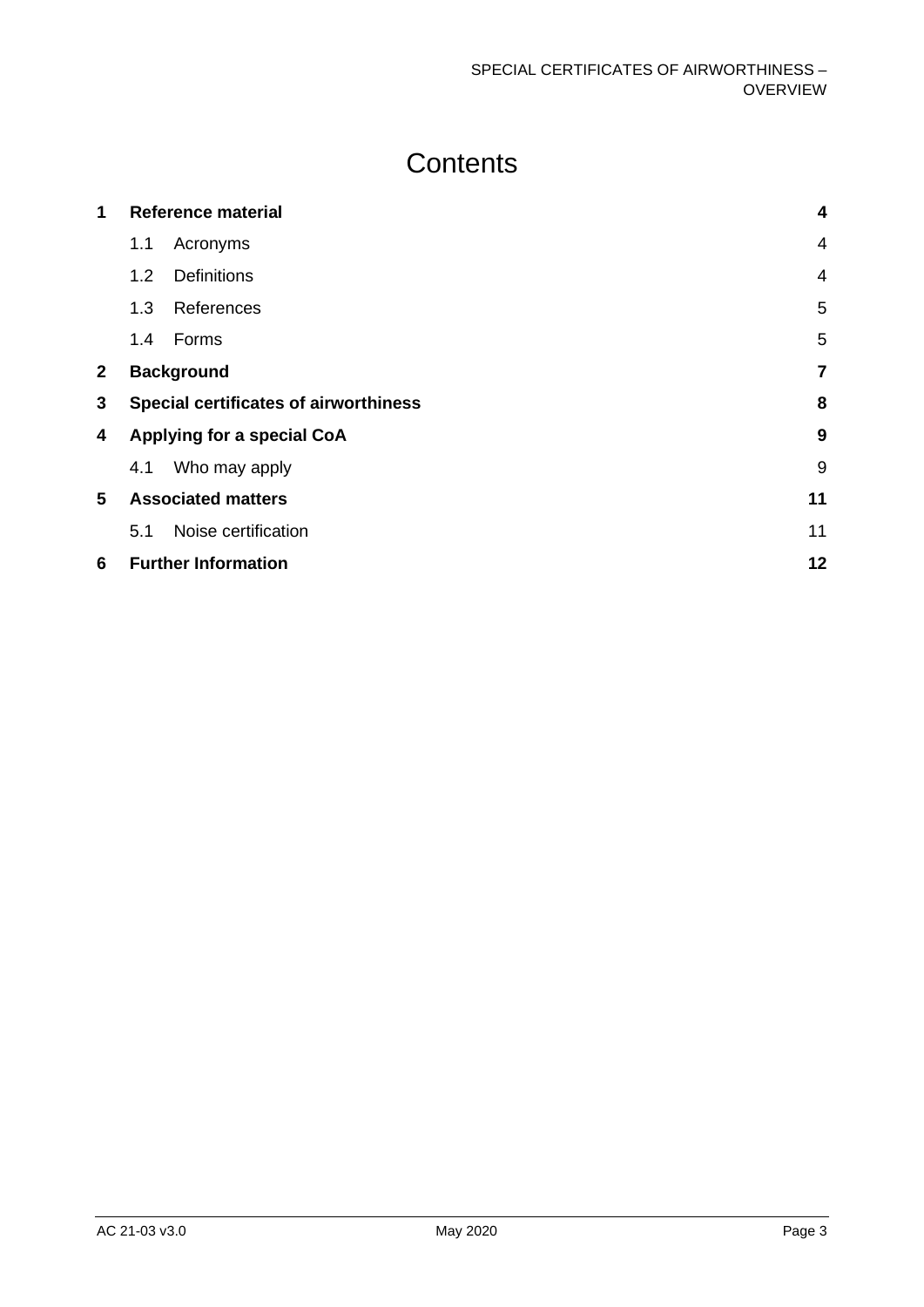## <span id="page-4-0"></span>**1 Reference material**

### <span id="page-4-1"></span>**1.1 Acronyms**

The acronyms and abbreviations used in this AC are listed in the table below.

| Acronym     | <b>Description</b>                        |
|-------------|-------------------------------------------|
| ABAA        | Amateur built aircraft acceptance         |
| AC          | advisory circular                         |
| AD.         | airworthiness directive                   |
| AWI         | airworthiness inspector                   |
| <b>CAR</b>  | <b>Civil Aviation Regulations 1988</b>    |
| <b>CASA</b> | <b>Civil Aviation Safety Authority</b>    |
| <b>CASR</b> | Civil Aviation Safety Regulations 1998    |
| CoA         | certificate of airworthiness              |
| <b>ICAO</b> | International Civil Aviation Organization |
| <b>LSA</b>  | Light sport aircraft                      |
| ТC          | <b>Type Certificate</b>                   |

### <span id="page-4-2"></span>**1.2 Definitions**

Terms that have specific meaning within this AC are defined in the table below.

| Term                                    | <b>Definition</b>                                                                                                                                                                                    |
|-----------------------------------------|------------------------------------------------------------------------------------------------------------------------------------------------------------------------------------------------------|
| aircraft type                           | A design and make of aircraft and refers to a group of essentially similar<br>aircraft which, although possibly existing in different models, stem from a<br>common basic design.                    |
| airworthiness directive<br>(AD)         | A mandatory regulatory document which requires the registered operator to<br>comply with the requirements to address an unsafe condition on an aircraft or<br>aeronautical product.                  |
| Certificate of<br>Airworthiness         | A Standard Certificate of Airworthiness or a Special Certificate of<br>Airworthiness.                                                                                                                |
| Certificate of<br>Registration          | A certificate issued under CASR 47.090.                                                                                                                                                              |
| registration holder of an<br>aircraft   | The person whose name is entered in the Australian Civil Aircraft Register as<br>that of the aircraft's owner.                                                                                       |
| Special Certificate of<br>Airworthiness | A Certificate of Airworthiness issued for:<br>a.<br>(i) an aircraft type certificated in the primary, intermediate or<br>Ť<br>restricted category<br>ii.<br>(ii) an aircraft in the limited category |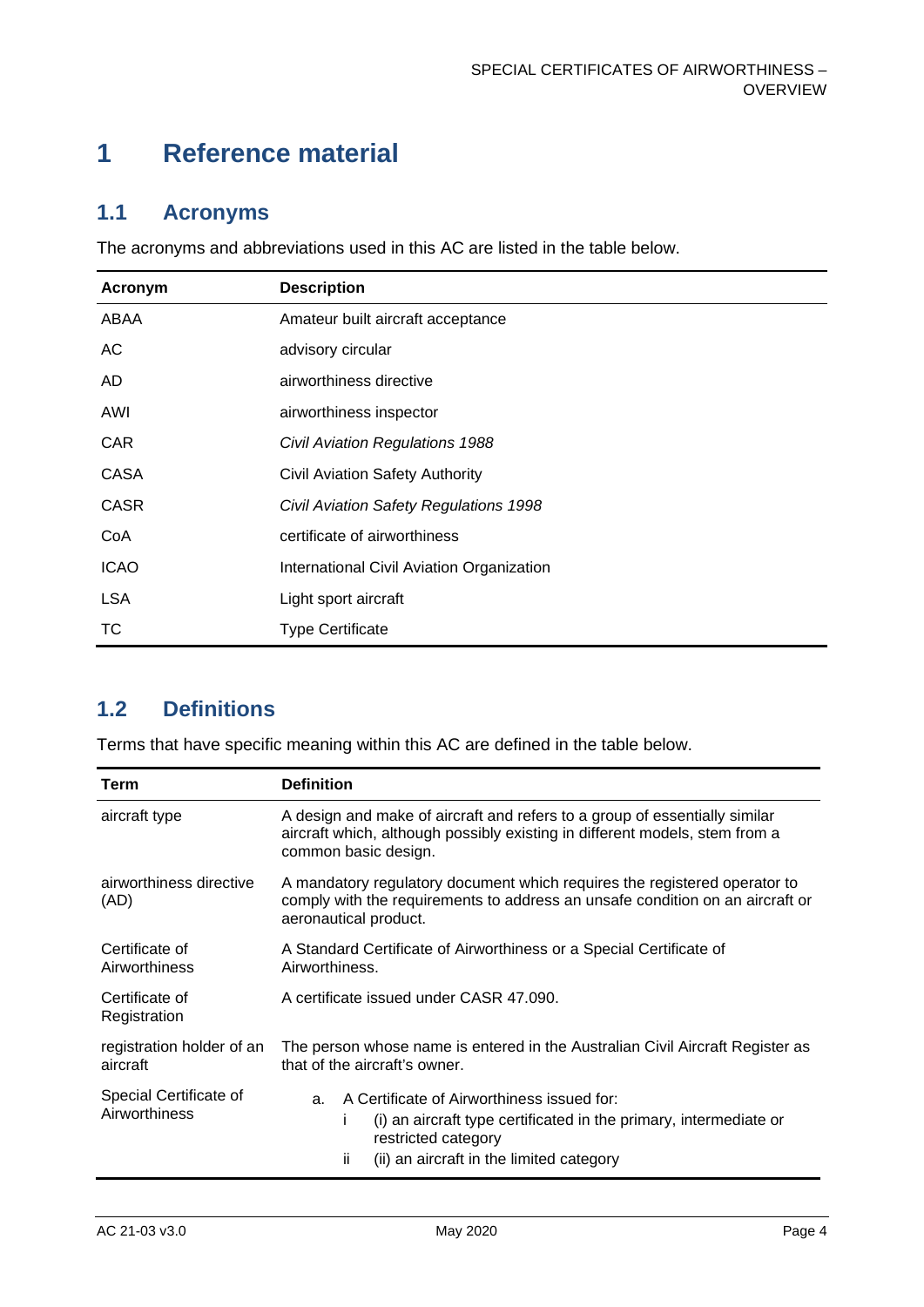| Term            | <b>Definition</b>                                                                                                                                                                                                                            |
|-----------------|----------------------------------------------------------------------------------------------------------------------------------------------------------------------------------------------------------------------------------------------|
|                 | (iii) an amateur-built aircraft accepted under an ABAA<br>Ш<br>(iv) a light sport aircraft covered by regulation 21.186.<br><b>iv</b><br>a Provisional Certificate of Airworthiness<br>$b_{-}$<br>an Experimental Certificate<br>$C_{\cdot}$ |
| state of design | The State having jurisdiction over the organisation responsible for the type<br>design.                                                                                                                                                      |

### <span id="page-5-0"></span>**1.3 References**

#### **Regulations**

Regulations are available on the Federal Register of Legislation website<https://www.legislation.gov.au/>

| <b>Document</b>           | Title                                                                                              |
|---------------------------|----------------------------------------------------------------------------------------------------|
| Part 21-35 of CASR        | Airworthiness standards                                                                            |
| CAR 262AK to CAR<br>262AS | Operating limitations for aircraft certificated in certain categories and<br>experimental aircraft |

#### <span id="page-5-1"></span>**Advisory material**

CASA's advisory circulars are available at [http://www.casa.gov.au/AC](http://www.casa.gov.au/ACs)

CASA's Civil Aviation Advisory Publications are available at [http://www.casa.gov.au/CAAP](http://www.casa.gov.au/CAAPs)

| <b>Document</b> | Title                                                                      |
|-----------------|----------------------------------------------------------------------------|
| AC 21-01        | Aircraft Airworthiness Certification Categories and Designations Explained |
| AC 21-02        | <b>Standard Certificates of Airworthiness - Overview</b>                   |
| AC 21-4         | Amateur-Built Experimental Aircraft - Certification                        |
| AC 21-05        | Limited Category Aircraft - Certification                                  |
| AC 21-6         | Restricted Category Aircraft - Certification                               |
| AC 21-7         | <b>Primary Category Aircraft - Certification</b>                           |
| AC 21-09        | Special Flight Permits                                                     |
| AC 21-10        | <b>Experimental Certificates</b>                                           |
| AC 21-11        | Amateur-Built (ABAA) Aircraft - Certification                              |
| AC 21-13        | Australian-Designed Aircraft - Type Certification                          |
| AC 21-15        | Supplemental Type Certificates - Certification                             |
| AC 21-41        | Light Sport Aircraft Certificate of Airworthiness                          |
| AC 21-43        | <b>Experimental Certificates for Unmanned Aircraft.</b>                    |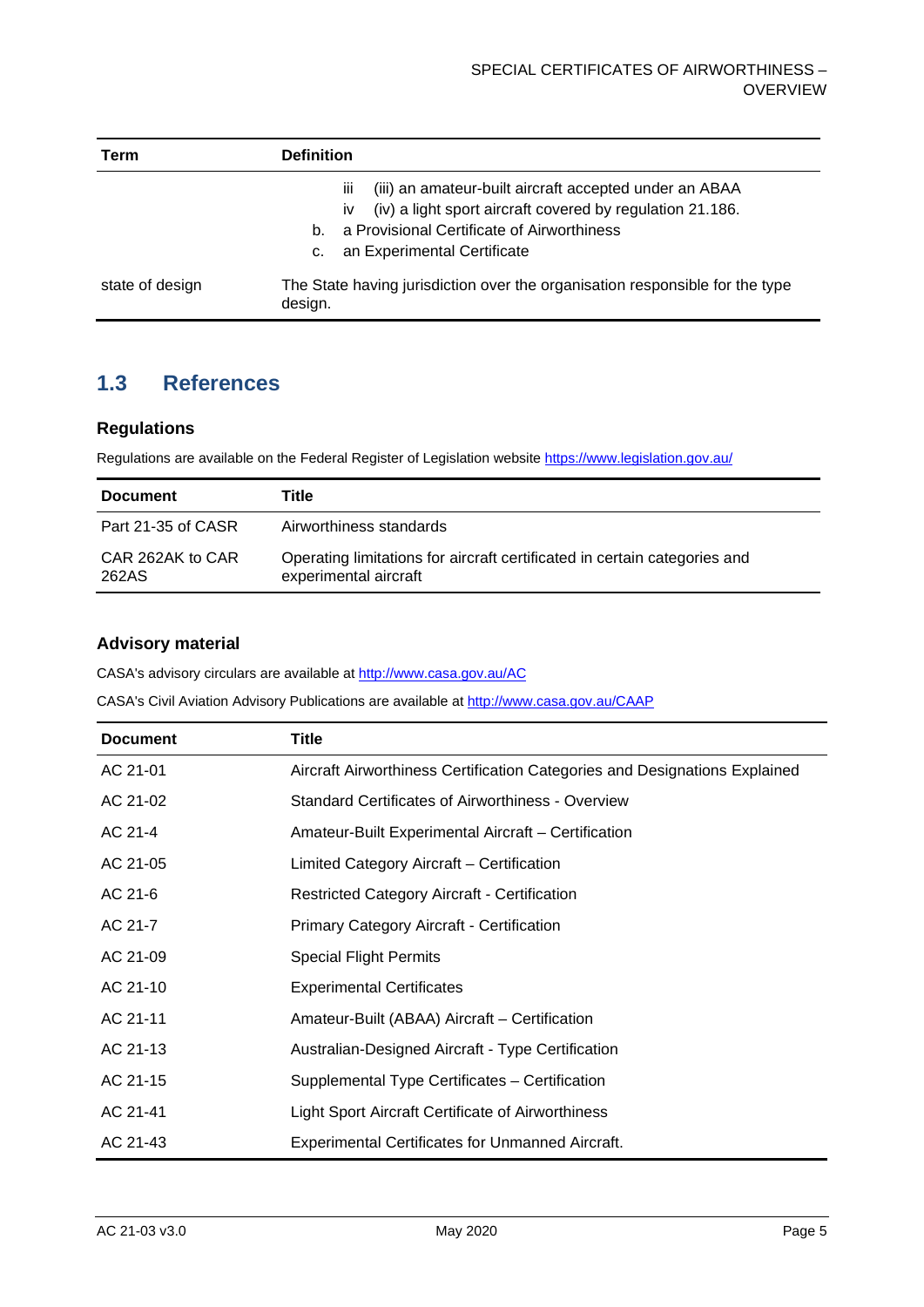### **1.4 Forms**

CASA's forms are available a[t http://www.casa.gov.au/forms](http://www.casa.gov.au/forms)

| Form number     | Title                                                                                                        |
|-----------------|--------------------------------------------------------------------------------------------------------------|
| <b>Form 718</b> | Application for Issue of a Special Certificate of Airworthiness                                              |
| <b>Form 682</b> | Application for Special Certificate of Airworthiness or Experimental Certificate<br>for Light Sport Aircraft |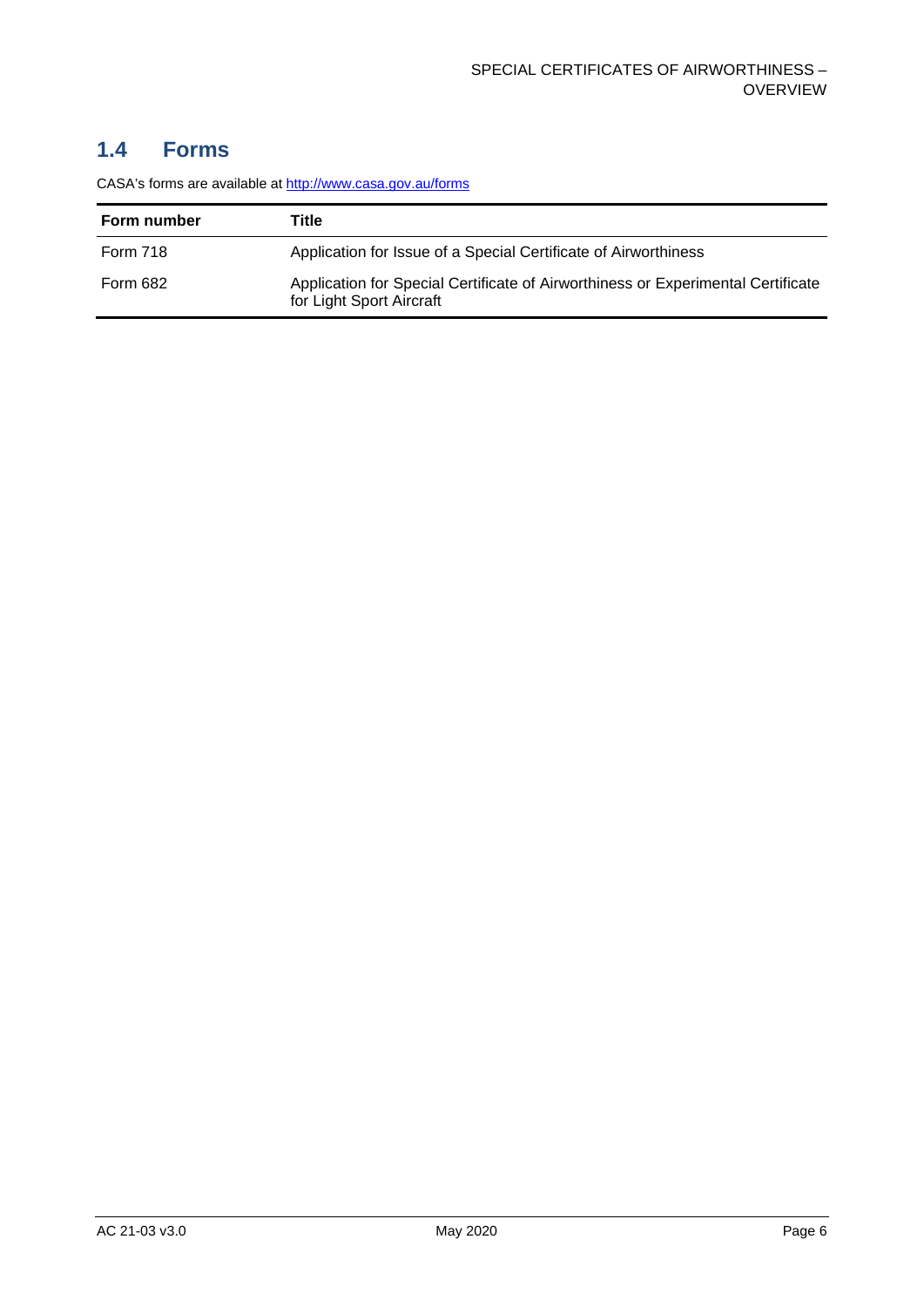### <span id="page-7-0"></span>**2 Background**

- 2.1.1 Type certification is the process which can lead to issue of a Type Certificate for the design of a new type of aircraft. Type certification is necessary before a Certificate of Airworthiness (CoA) in one of the standard categories can be issued for an aircraft. Aircraft airworthiness certification is the process of assessing an aircraft against its type design, and ensuring the aircraft is in a condition for safe operation. Satisfactory completion of this process culminates in issue of a CoA for the individual aircraft.
- 2.1.2 The obligation on Contracting States of the International Civil Aviation Organization (ICAO) to issue CoAs is specified in Part II, Chapter 3 of ICAO Annex 8, Airworthiness of Aircraft. A CoA may be issued to an individual aircraft on the basis of evidence that the aircraft complies with the applicable airworthiness requirements, and that the aircraft has been satisfactorily constructed and maintained. The airworthiness categories in which Australian CoAs may be issued are described in detail in a companion Advisory Circular, AC 21-1 Aircraft Airworthiness Certification Categories and Designations Explained.
- 2.1.3 A CoA is necessary for each individual Australian aircraft as one of the legal conditions of being able to fly.
- 2.1.4 Issue of a standard CoA to an individual aircraft involves ensuring that:
	- − the aircraft conforms with the definition of the design and its method of construction i.e. the aircraft conforms to the type design; this in turn ensures that the aircraft meets (i) a design standard and (ii) the specified airworthiness requirements
	- − the aircraft is free from manufacturing and post-production defects
	- − compliance with all applicable airworthiness directives (ADs). For imported aircraft, applicable ADs will include all applicable ADs from the state of design of the aircraft type
	- all required modifications, as dictated by design changes and applicable ADs, have been embodied
	- − the required operational equipment has been fitted
	- − the aircraft's airworthiness state is properly reflected in the required documentation.
- 2.1.5 If these conditions are met, the aircraft can be issued with a standard CoA in the relevant category. Full information on the subject of standard CoAs is contained in AC 21-2 - Standard Certificates of Airworthiness.
- 2.1.6 A CoA can be issued to an aircraft that does not meet all the requirements for a Special CoA in one of the standard categories if the aircraft meets all the requirements for a CoA in one of the special categories.
	- **Note**: An aircraft with only a Special CoA must not be operated in international airspace or in the territory of a foreign country without the specific permission of that country.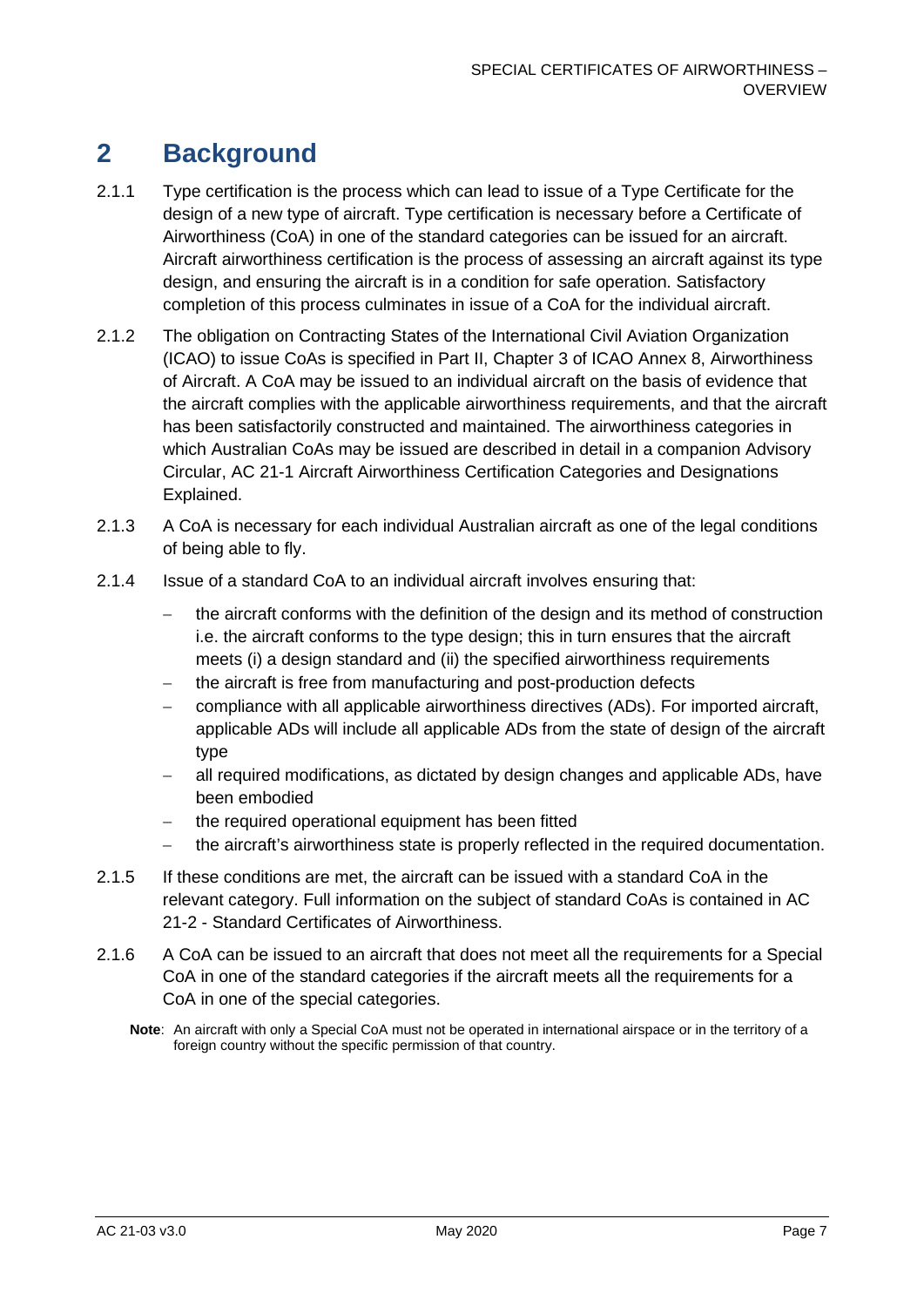## <span id="page-8-0"></span>**3 Special certificates of airworthiness**

- 3.1.1 The following categories of aircraft are issued with Special CoAs:
	- − primary
	- − intermediate
	- − restricted
	- − limited
	- − amateur-built (accepted under an Amateur Built Aircraft Acceptance (ABAA))
	- − light sport aircraft (LSA) covered by regulation 21.186 of CASR.
- 3.1.2 The following are also classified under regulation 21.175 of CASR as a Special CoA:
	- − Provisional CoA
	- − Experimental Certificate.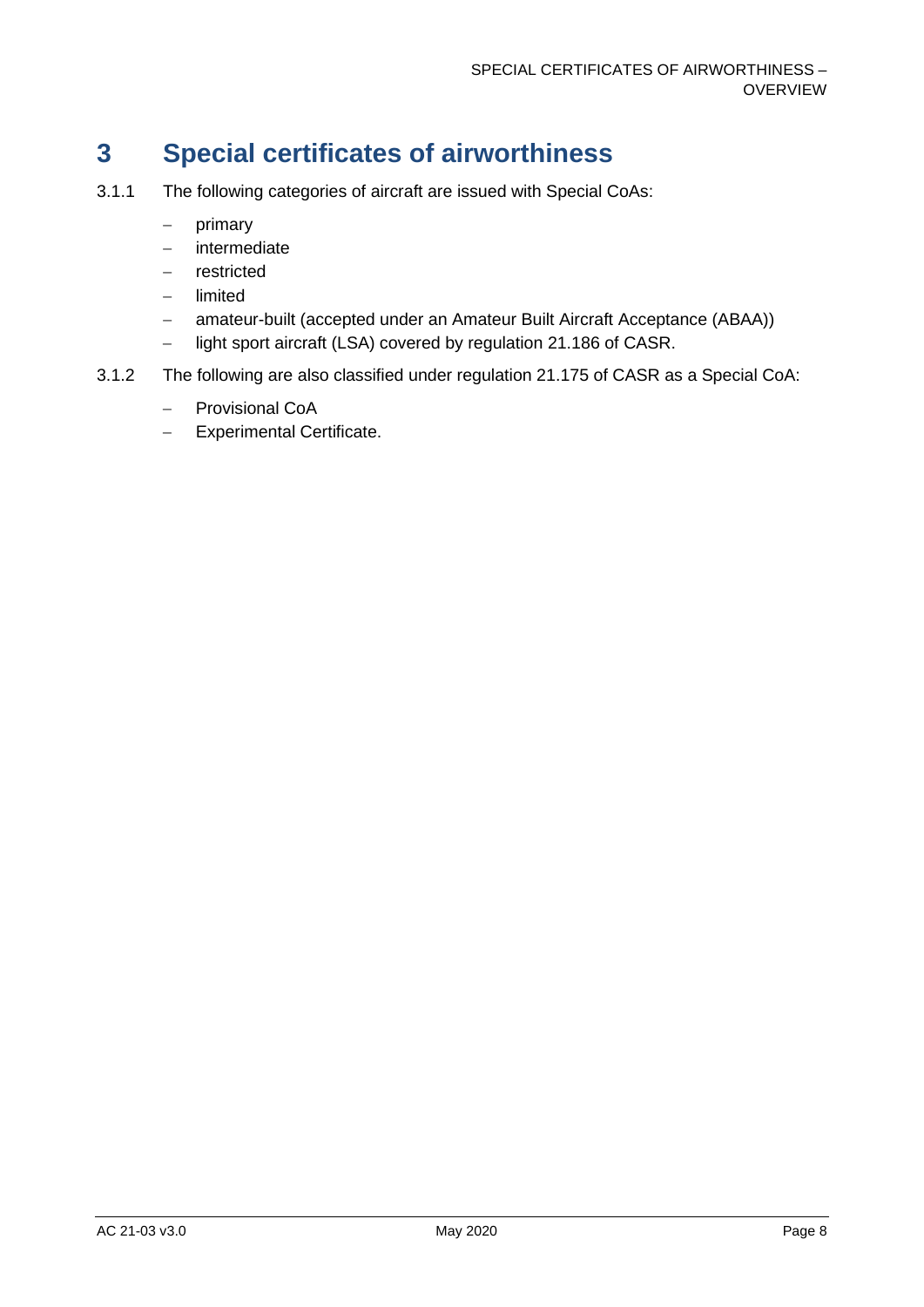# <span id="page-9-0"></span>**4 Applying for a special CoA**

### <span id="page-9-1"></span>**4.1 Who may apply**

4.1.1 Subregulation 21.173 (1) of CASR states that an aircraft registration holder is eligible to apply for a CoA for the aircraft. The aircraft registration holder is the person nominated on the Certificate of Registration. Therefore, one major prerequisite for application for a Special CoA is that the aircraft must already be registered on the Australian Civil Aircraft Register.

#### **4.1.2 Where to apply**

- 4.1.3 Applicants for special CoA issue may apply to the CASA regional office which covers the geographical prime base of intended operations. However, nothing precludes an applicant making the initial approach to the nearest regional office and requesting CASA coordination of the application.
- 4.1.4 An applicant may wish the processing of an application for a Special CoA to be undertaken from the outset, by a person who is authorised by CASA to process and issue a CoA on CASA's behalf. For most of these Special CoA's, such persons have their authority conferred under regulation 21.176 of CASR, and hence they may be referred to as '21.176 authorised persons'. However, for the application of an Experimental Certificate, the authorised person must have their authority conferred under regulation 21.195A of CASR. In such cases, these authorised persons will undertake the necessary initial co-ordination with CASA regional and operations offices.
- 4.1.5 CASA regional offices contact information is provided on the CASA website [http://casa.gov.au.](http://casa.gov.au/)

#### **4.1.6 Payment of fees**

Section 97 of the *Civil Aviation Act 1988* (The Act) allows prescribed fees to be payable to CASA in advance of work to be done.

- 4.1.7 In the case of issue of CoA, Experimental Certificates or Special Flight Permits, an hourly fee as specified in the CASA Schedule of Fees is charged. An estimate, payment and reconciliation procedure is as follows:
	- The field office which receives the application prepares an estimate based on experience, and the specific tasks to be undertaken. This is usually done when the applicant makes initial contact with the airworthiness inspector (AWI) assigned to the task. General eligibility, timeframe and operational role aspects are discussed. The estimate is based on time estimates, and travel costs as applicable.
	- − The applicant pays the estimate fee.
	- − Actual hours expended are recorded on time sheets as the task is undertaken.
	- The reconciliation will be made just before the CoA, certificate or permit is issued. If an over-estimate has been made, a refund will be paid to the applicant. If fees have been underestimated, a final payment from the applicant will be required prior to certificate/permit issue.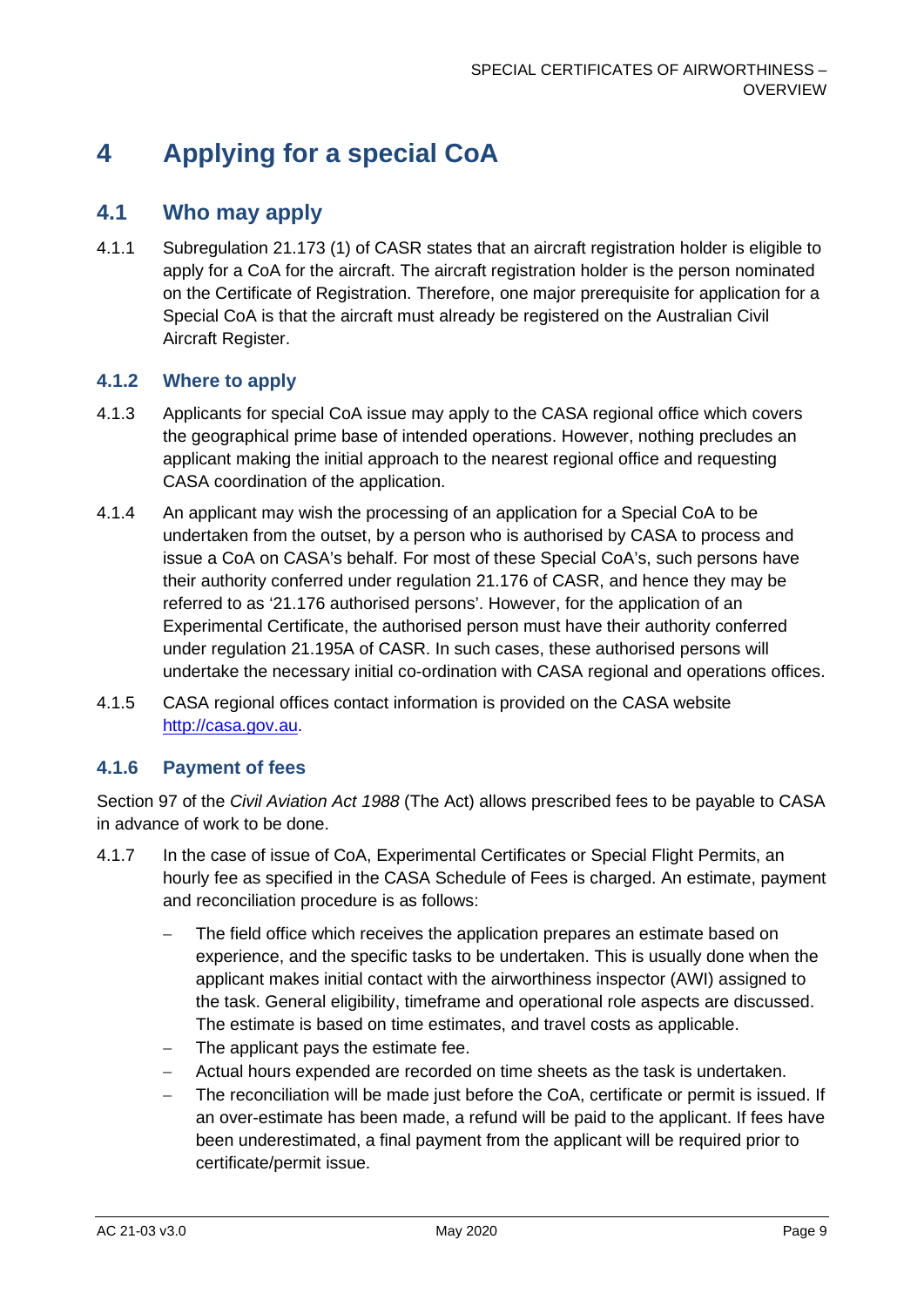4.1.8 A different fee structure would usually apply in the case of application through a regulation 21.176 authorised person. This is a matter for the applicant and authorised person to negotiate and is outside CASA control.

#### **4.1.9 The application forms**

- 4.1.10 Application for issue of a Special CoA in the following categories:
	- − primary
	- − intermediate
	- − restricted
	- − limited; and
	- − amateur-built (ABAA)

is made on Form 718 Application for Issue of a Special Certificate of Airworthiness.

- 4.1.11 Application for issue of a Special CoA or an Experimental Certificate for light sport aircraft is made on Form 682 Application for Special Certificate of Airworthiness or Experimental Certificate for Light Sport Aircraft.
- 4.1.12 Application for issue of an Experimental Certificate or a Provisional CoA is also made on Form 718 Application for Issue of a Special Certificate of Airworthiness.
- 4.1.13 Application forms may be obtained from the CASA website <https://www.casa.gov.au> or any of the field offices.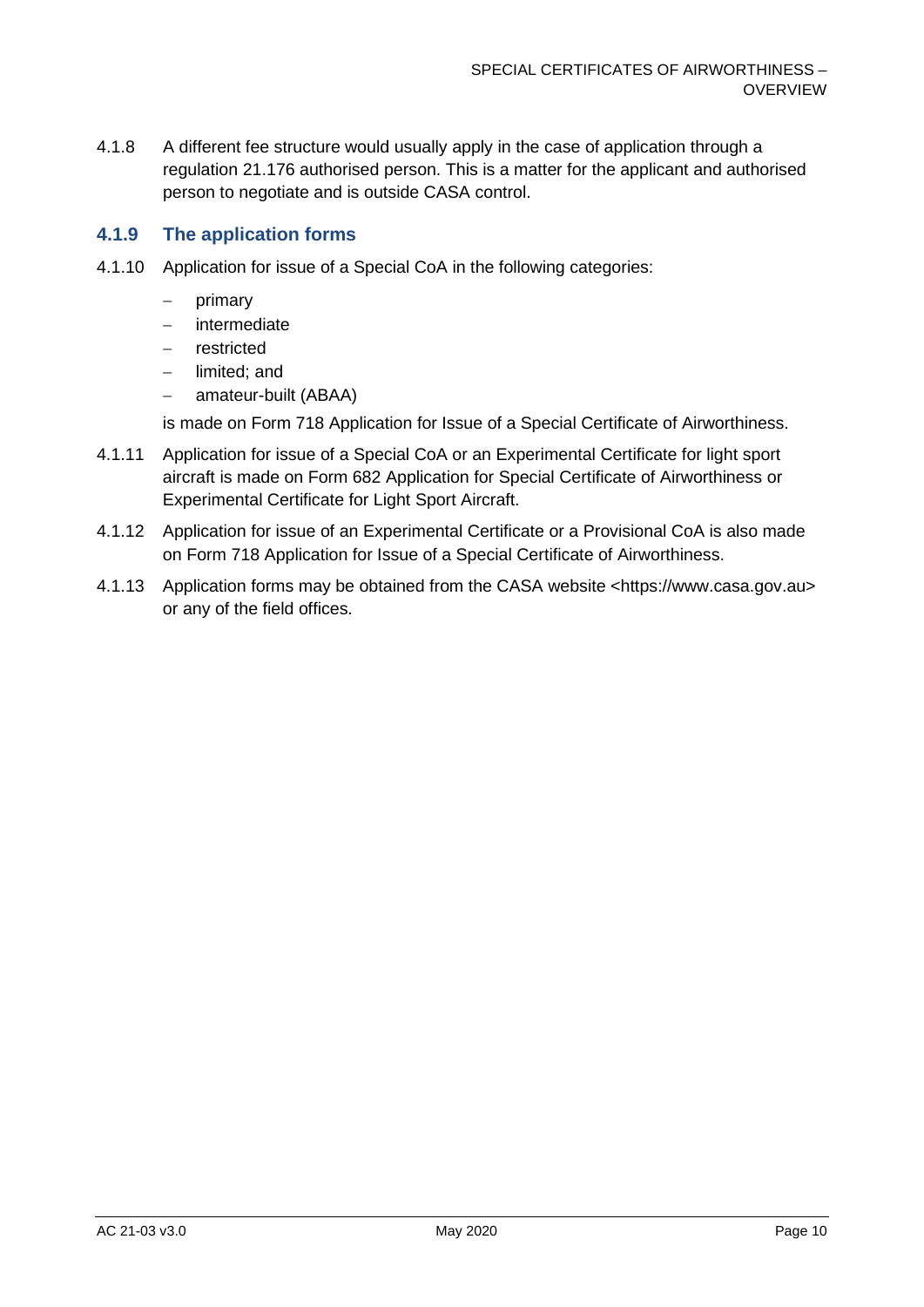## <span id="page-11-0"></span>**5 Associated matters**

### <span id="page-11-1"></span>**5.1 Noise certification**

- 5.1.1 Noise certification for individual aircraft is required before the aircraft can legally be operated in Australian territory. Aircraft noise is regulated through the *Air Navigation (Aircraft Noise) Regulations (1984)*. Noise certification has no legal impact on type approval, or individual Special CoA issue. However, if an individual aircraft does not meet the Australian noise requirements, then it is illegal for that aircraft to operate in Australian territory, even though the aircraft may have a valid Special CoA.
- 5.1.2 Information and application for noise assessment for individual aircraft can be made to Airservices Australia on their website: https://www.airservicesaustralia.com/noisecertification/